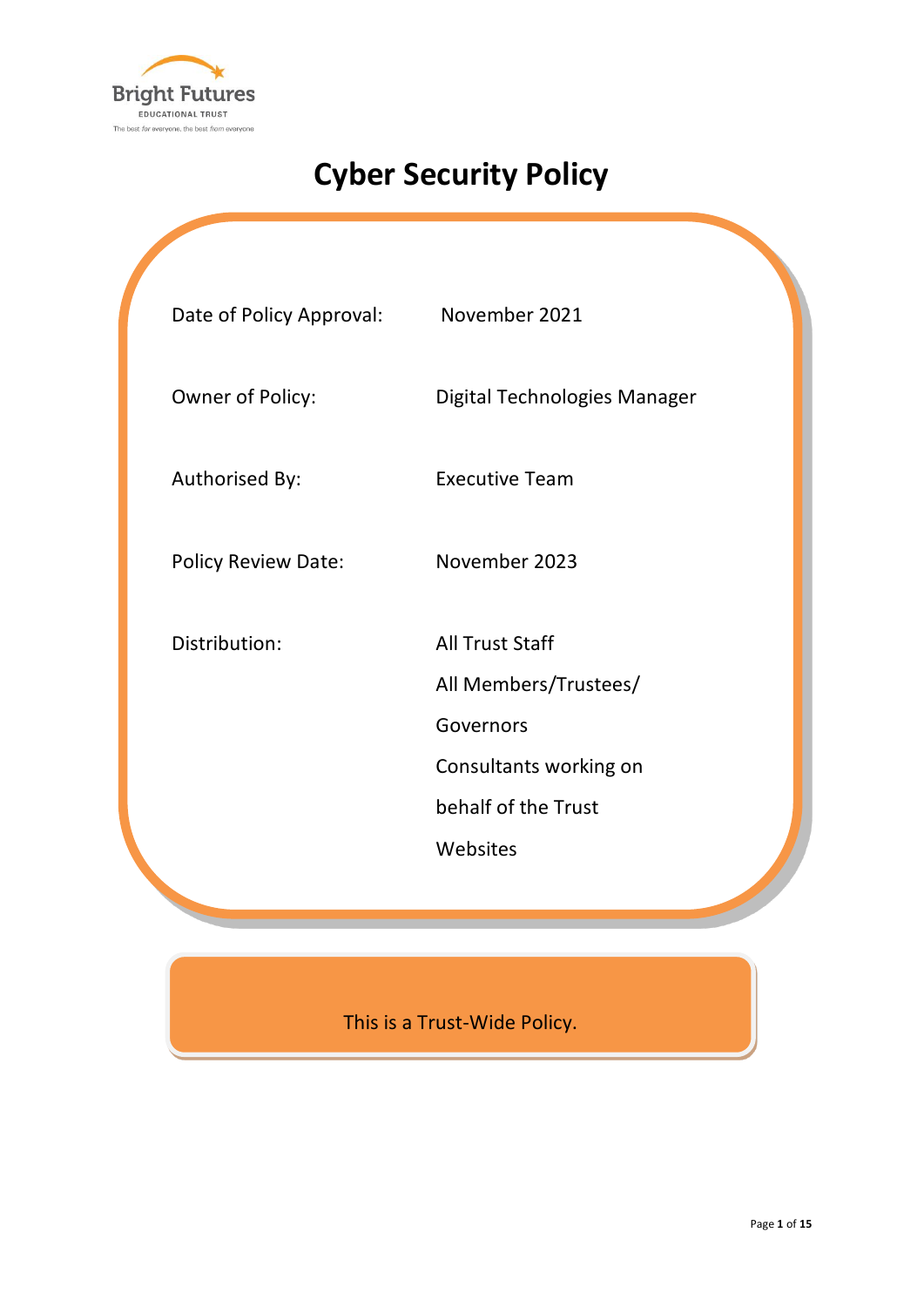

Bright Futures Educational Trust's (Bright Futures or the Trust) Strategy underpins all aspects of this policy and the way in which it will be applied. These elements are:

- Our vision, the best for everyone and the best from everyone;
- Two of our values; Integrity: We do the right things for the right reasons and Passion: We take responsibility, work hard and have high aspirations;
- Two of our commitments: Effective Communication and Strong Governance and Accountability.

# **What is the Policy For?**

Bright Futures Educational Trust ("the Trust") is obliged to ensure that all its Information Technology (IT) Systems are secure and not subject to improper use. This policy describes the responsibilities for all users, including those of privately owned devices that connect to Trust systems.

The purpose of this policy is to protect the Trust's devices and data from cyber-attack.

Cyber-attacks can lead to systems becoming unavailable, data loss, financial loss and reputational damage, Implementation of this this policy reduces the likelihood of these effects.

This policy encompasses guidance from internal audit recommendations, the National Cyber Security as well as the Academy Trust Handbook 2021.

This policy should be read in conjunction with our

- Password Policy
- Combined Data Privacy Policy
- E-Safety Policy

## **Who is the Policy for?**

This policy is for the attention of anyone who is employed by, provides a service to, or volunteers to work at Bright Futures and uses its IT systems either on a Trust owned device or a personally owned device. This includes governors and trustees.

**This policy is split into two sections. Section 1 is for all users and provides a non-technical explanation of the key elements of cyber security. It is contained in pages 2 and 3.**

**Section 2 of the policy covers the same key elements in more technical detail and is intended for Bright Futures' IT staff and workers. This section starts on page 4 and continues for the remainder of the document.**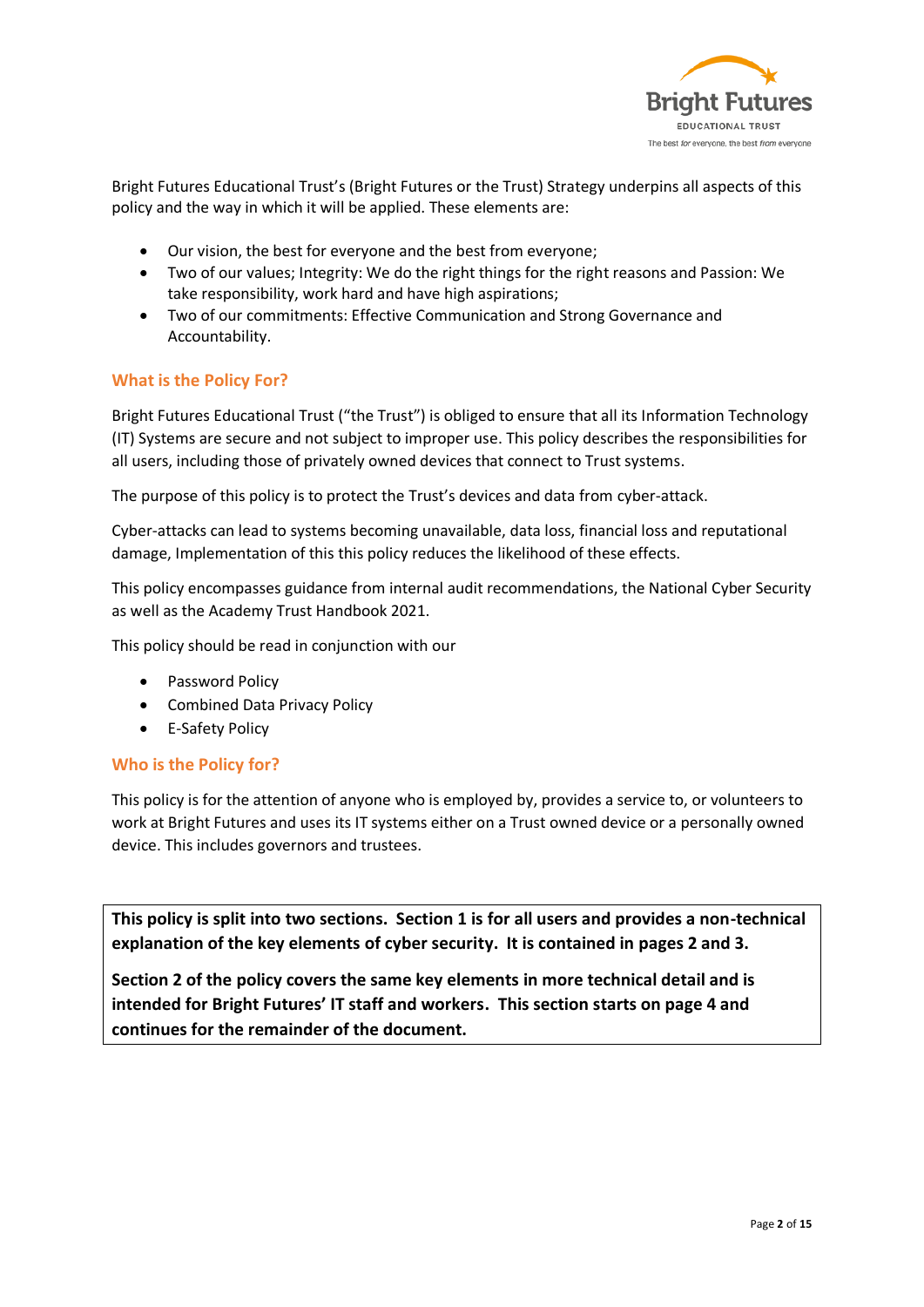

# **SECTION 1: Cyber Security for all users**

#### **Firewalls**

A firewall is a device or software program that is located between your computer and the internet. It manages data flowing to and from your device, allowing legitimate connections and blocking malicious ones.

If you are using a Bright Futures' computer, you are always protected by a firewall that is managed by the IT Department.

# **If you suspect your firewall is not working or incorrectly blocking a service, please contact the IT Department for help. it@bfet-support.co.uk**

#### **Endpoint Protection**

Endpoint Protection or Antivirus software when Installed on a computer, scans for malicious software such as computer viruses, malware or ransomware. This protects your computer and data from malicious damage or theft.

If you are using a Bright Futures computer, it will already have Endpoint Protection installed, this is managed by the IT department.

It is important that Endpoint Protection software is up to date so that it can protect against the very latest threats. If you suspect the protection on a device is not up to date, please contact the IT department.

# **If you encounter a message that a device is infected with a virus or you suspect it is, turn it off and contact the IT department immediately. it@bfet-support.co.uk**

#### **Updates and Patches**

Security vulnerabilities that enable malicious activity on computer systems are discovered frequently, software companies release security updates and patches on a regular basis. These must be installed to ensure devices have the latest protection. Out of date software increases vulnerability to cyber threats.

The IT Department ensure that all Trust devices are updated in a timely manner.

#### **Remote Working**

Remote working accessing Trust systems from external locations. This could be from home, another school or a public place. If you are connecting to a network that it not managed by the IT department you should be aware that it could be less secure.

Devices supplied by Bright Futures will still be protected by a firewall and antivirus software while working remotely.

You must only work remotely through the secure methods provided by the IT department such as Office 365 or Remote Desktop.

You must also only work on data where it is stored, on secure Trust systems rather than downloading it to your device for editing.

You should be aware of your surroundings when working on sensitive data or entering passwords and beware of 'shoulder surfers'.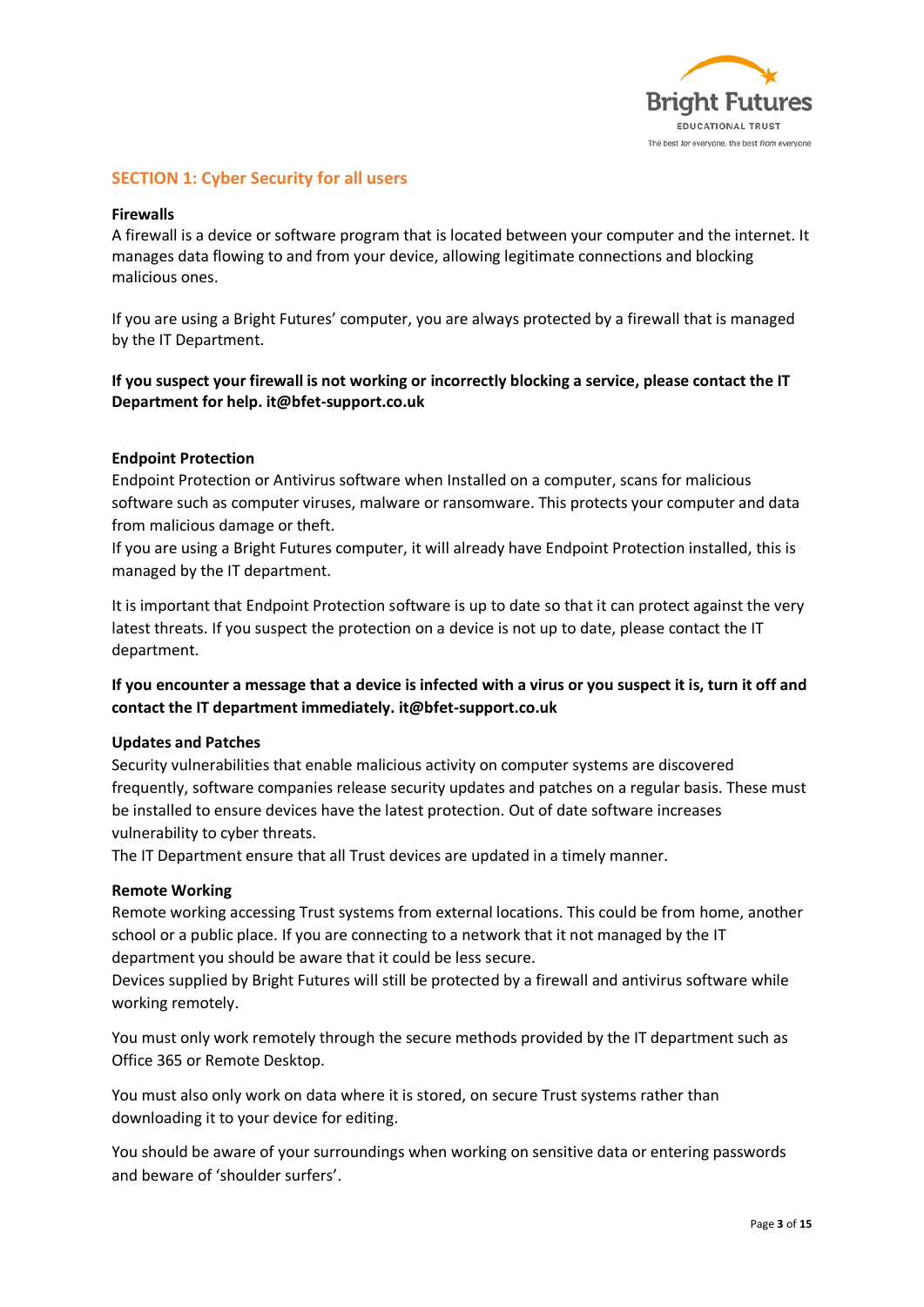

## **Bring Your Own Device (BYoD)**

Some users prefer to use their own IT equipment for either working remotely or bringing your own device into work. This is permitted but does require you to take some steps to protect your device and Trust systems as security precautions normally managed by the IT department are the responsibility of the device owner.

You must ensure you have a firewall enabled to protect against unauthorised access to your device and the systems to which it is connected. Most computer operating systems include a firewall as do many internet routers supplied by ISPs. A number of third-party options exist.

You must ensure you have an up-to-date antivirus software installed. Some operating systems have one built in, there are several free, third-party options available as well.

Your device must have up to date software that is still under support and receiving security updates. The latest updates and patches must be installed.

If you require advice on enabling a firewall or antivirus protection or installing security updates the IT department can help with this.

If you share a device with other people, such as family members you must take steps to ensure they do not have access to trust data.

You should only access trust data where it is stored, you should ensure you work with data directly on a secure platform such as Office 365 and do not download it to your device.

When in a Trust school or office you should only connect to a dedicated BYoD network which is provided by the IT Department. Personal devices cannot be connected to the school network. The IT department can assist you to get connected to the correct network. Please contact it@bfetsupport.co.uk

#### **Passwords**

Passwords are an effective security countermeasure if they are strong and kept confidential. Passwords are a means of validating a user's identity to access a computer resource, to ensure the security of that resource and to maintain the confidentiality of information held on that resource. In most cases systems will have settings to ensure you choose a password that is secure. When selecting a password, it is important that you chose a password that is hard to guess and easy to remember, you should avoid using the same or variations of the same password.

#### **Cyber Security Incidents**

A cyber security incident is a breach of a computer system, there are a number of forms of cyber incident, it could be a virus infection, someone having access to data that they should not be able to access, a phishing attempt or a complex cyber-attack that causes a system to be unavailable. All users have a responsibility to report cyber incidents. If you become aware of a cyber incident or a situation that you suspect could be an incident, you should report this immediately t[o cyber@bright](mailto:cyber@bright-futures.co.uk)[futures.co.uk.](mailto:cyber@bright-futures.co.uk)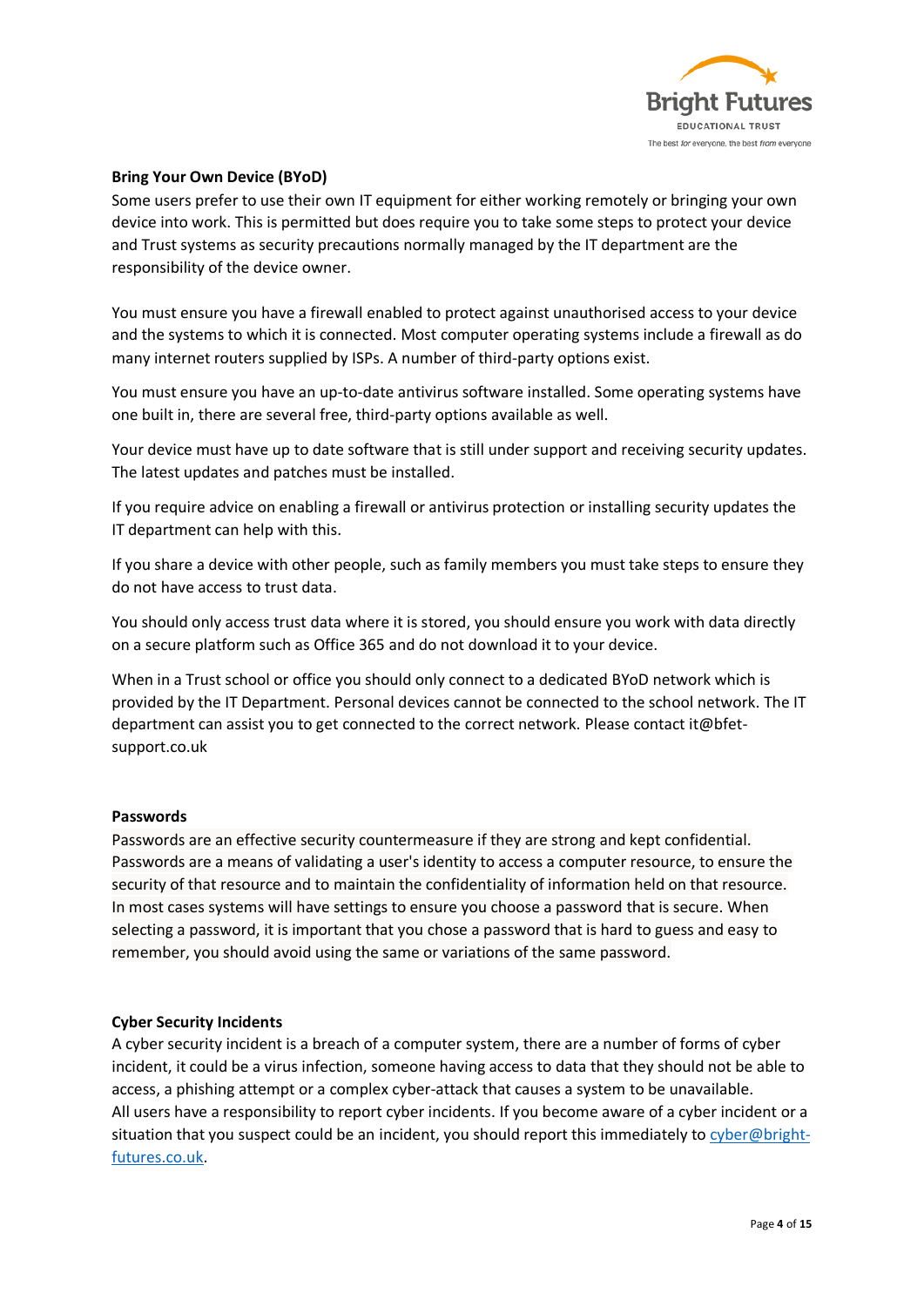

# **SECTION 2: Cyber Security for IT technical staff**

## **Content**

| Subject                            | Page      |
|------------------------------------|-----------|
| Firewalls                          |           |
| <b>Endpoint security</b>           | 6         |
| Patch and Vulnerability Management |           |
| Remote working                     | 8         |
| Bring your own device              | 9         |
| Passwords                          | 10        |
| Cyber security incident management | $10 - 15$ |

## **Firewalls**

Firewalls are implemented for the purpose of securing the trust's IT infrastructure and devices from each other as well as external threats.

The term Firewalls may refer to both physical hardware firewalls and virtual software-based firewalls.

Firewalls work by being situated between networks where all traffic leaving and entering the protected network must flow through the firewall. The firewall will inspect the traffic and use configured rules and polices to make decisions as to whether traffic is allowed or blocked.

Networks can be considered Trusted or Untrusted. Trusted networks are networks that are owned and managed by the Trust. Untrusted networks are networks that are not owned or managed by the trust such as a user's home network, a network in a partner organisation or public network.

- All points where trusted networks connect to the untrusted networks must be protected by a firewall.
- All firewalls must have intrusion prevention (IPS) enabled for additional security.
- Administrative access to firewalls must be protected with a form of multi-factor authentication.
- All firewalls that are positioned between trusted networks and untrusted networks must be configured so that the IT department is alerted to any configuration changes.
- All trust owned computers must be protected with a software firewall when connected to trusted and untrusted networks.
- Firewall configurations will adopt a 'least privilege' approach and should limit traffic to only that which is needed.
- Firewall rules must be documented in a secure central location. Configurations will be periodically reviewed to ensure they meet the Trusts requirements and current security best practice.
- Firewall logs will be actively monitored, and any breach or suspicious behavior will be treated as a cyber security incident.
- Changes to firewall rules must be requested via the IT Service Desk and subjected to change management procedures prior to being implemented.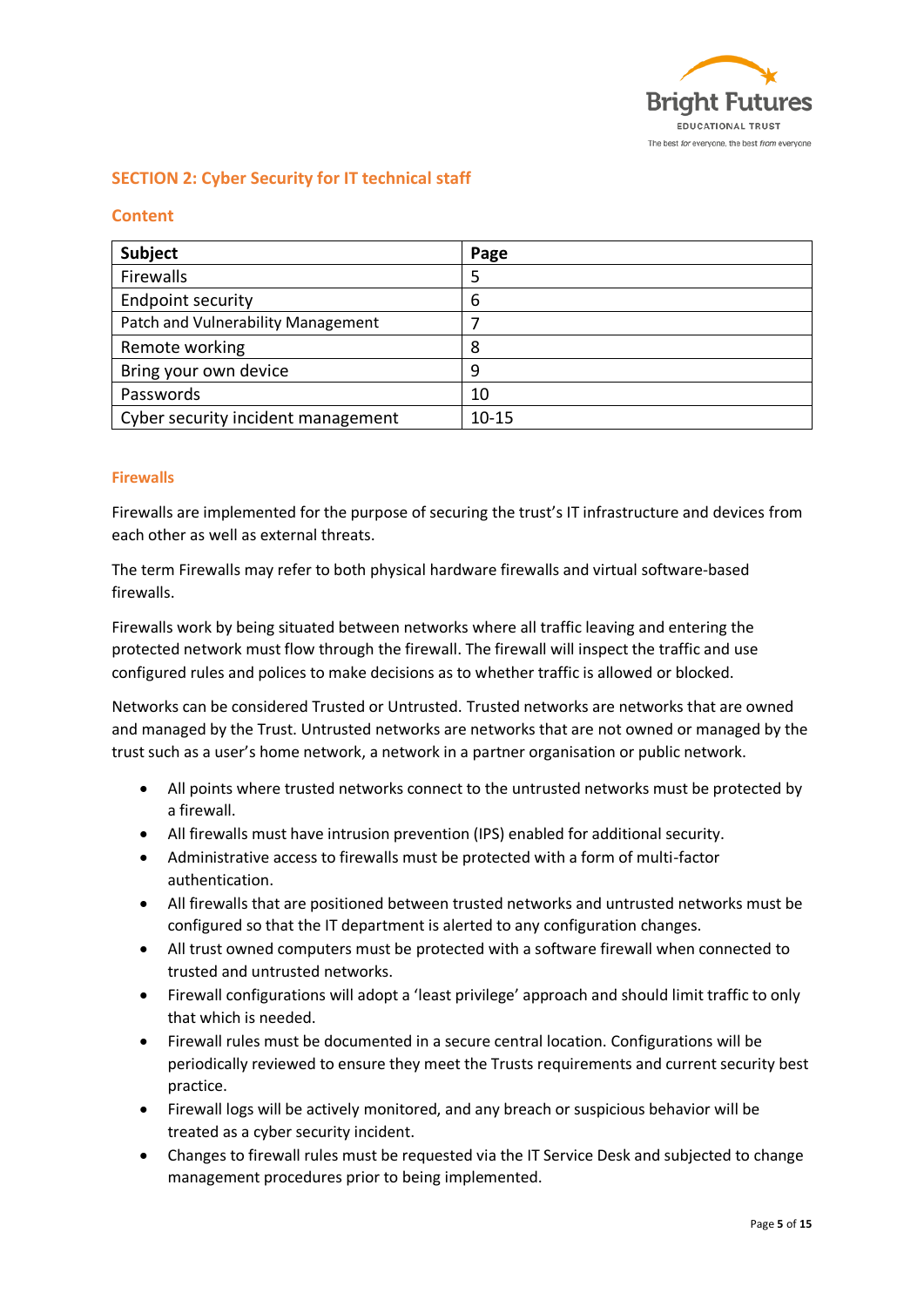

## **Endpoint Security**

Endpoints are the devices that connect to the Trust's networks such as desktops, laptops or servers, these may be Trust owned devices or personal devices. These devices are all potential entry points for cyber-attacks, vulnerabilities in endpoints represent a risk to Trust systems.

The term malware is used to describe different types of malicious software including, viruses, ransomware, trojans, mail bombs and root kits. The effects of this software can be damage to or theft of data, make IT systems unavailable and precipitate further cyber-attacks both inside and outside the Trust.

There are many sources of malicious software including websites, email, portable storage devices or infected personal devices that connect to Trust networks.

The impact of malware infection is a serious risk. Access to systems and data may be disrupted for extended periods during an infection while the infection is cleaned, and data restored. There may be financial impact and reputational damage due the infection in relation to data breaches.

- All trust devices must have an anti-malware product installed that is up to date and continuously monitors for malware. This product must report back to a management console where the IT department can monitor it.
- All Trust owned devices will be supplied with an appropriate anti-malware product that will be maintained by the IT department.
- All devices connected to the trust network must run a supported version of their operating system and installed applications with the latest available patches applied.
- Anti-Malware software must be configured for on-access scanning which must include downloading or opening of files and folder and web page scanning.
- Anti-Malware must be configured to run regular system scans at least once daily.
- Email attachments must be scanned for malware prior to delivery.
- Users should consider the authenticity of email attachments and internet file downloads prior to opening them
- Users must be prevented from accessing known malicious websites using a content filtering system.
- Users must not disable anti-malware software, any on screen messages suggesting that antimalware is disabled or not functioning should be reported to the IT department.
- Anti-malware must not be configured to bypass or exclude any files or folders, in specific cases where this is necessary such configuration must be carried out by the IT Department and would be subject to change management procedures.
- Users experiencing difficulty with anti-malware installed on trust owned devices should seek technical support from the IT department.
- The IT department reserves the right to disconnect any device from Trust systems where an infection is found or suspected. The device will remain disconnected until the infection has been removed.
- If you suspect a device is infected with malware, report the incident to the IT department as soon as possible.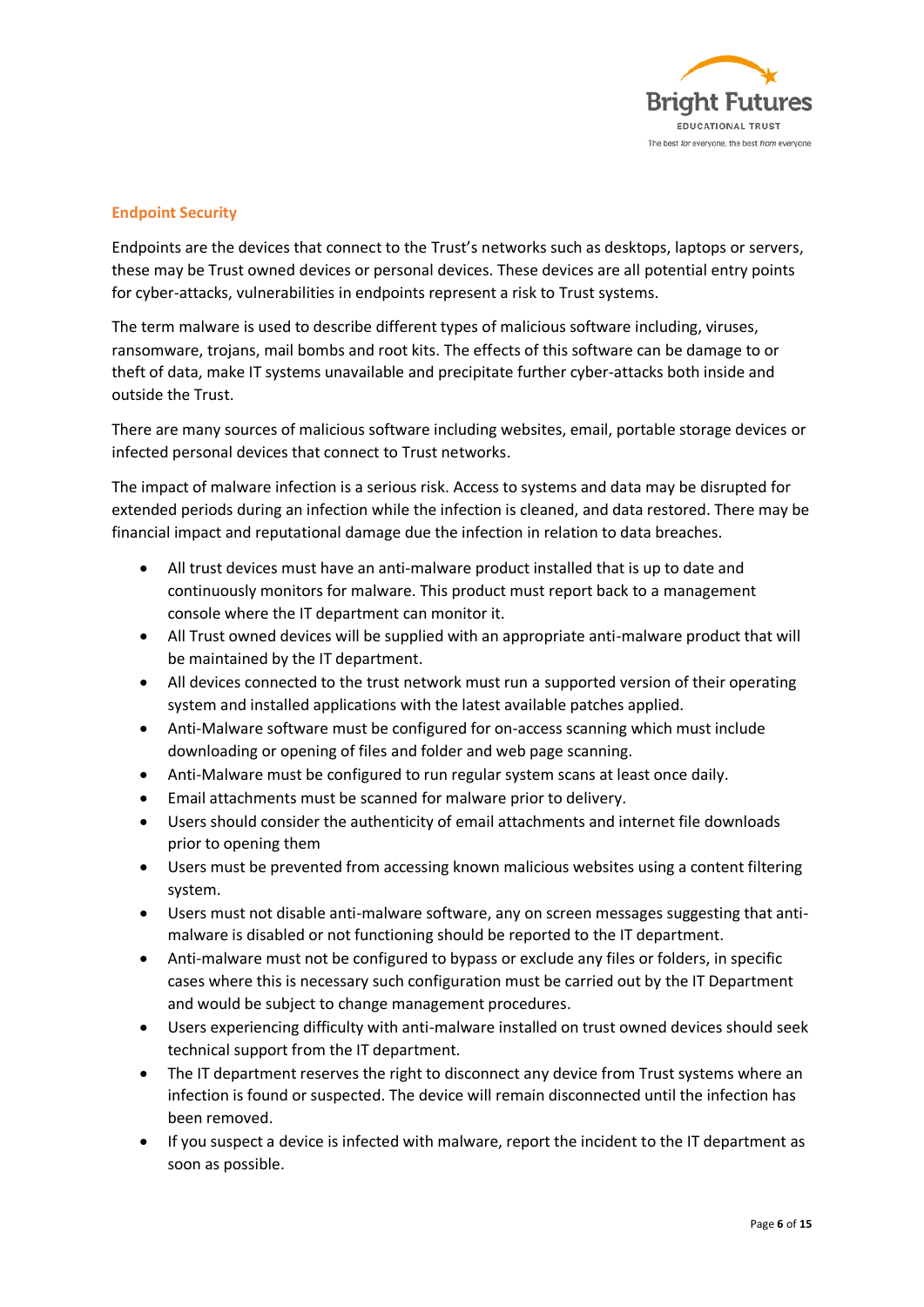

## **Patch and Vulnerability Management**

In order to protect the Trust's IT systems from vulnerabilities and ensure ongoing and consistent operation it is important to adopt a managed approach to regular installation of patches, updates and firmware to devices, operating systems and applications. Regular updates are critical to maintaining a secure and operational environment. All devices connected to Trust networks require regular patching.

Vendors rate patches on a scale dependent on the severity of the vulnerability or issue that the patch addresses. This may be vendor specific or use a standardized model such as the Common Vulnerability Scoring System (CVSS).

The Trust uses a Vulnerability management tool to scan a sample of devices for known vulnerabilities that require remediation. Vulnerabilities found will be added to the vulnerability register and action will be taken to remediate the vulnerability.

The Trust uses a third-party patch management solution which is part of its Remote Management and Monitoring Software (RMM). This software works by installing a software 'agent' onto a device, this agent then communicates with the RMM management tool. This product manages Windows and Apple MacOS endpoints.

- The IT Department will ensure they receive regular notifications from software vendors when patches become available where possible. Weekly automatic update reports from the RMM will also be used to identify required patches. Where automatic updates are not available manual checks will be made on a regular schedule.
- Schools may use a Windows Server Update Services (WSUS) server to centrally hold copies of patches to alleviate impact on internet connections during patch downloads. These servers must only be acting as patch repositories and not be configured to manage patches. This aspect is controlled by the RMM tool.
- The RMM agent must be installed on all Trust owned endpoint devices. Users must not be able to disable or remove the RMM agent.
- All updates and patches will be tested prior to deployment on test endpoints. Where there is no suitable test endpoint available, patches will be applied to a non-critical production device which will then be monitored prior to the wider release of the patch.
- Patches that are rated as critical or high risk by the vendor must be deployed within 14 days of release.
- Patches that are rated as medium, low or carry no severity must be deployed within 28 days of release.
- In the absence of a vendor rating category the table below can be used to assess and categorize the rating of any identified vulnerability.

| <b>Rating</b> | <b>CVSS Score</b> |
|---------------|-------------------|
| None          | 0.0               |
| Low           | $0.1 - 3.9$       |
| Medium        | $4.0 - 6.9$       |
| High          | $7.0 - 8.9$       |
| Critical      | $9.0 - 10.0$      |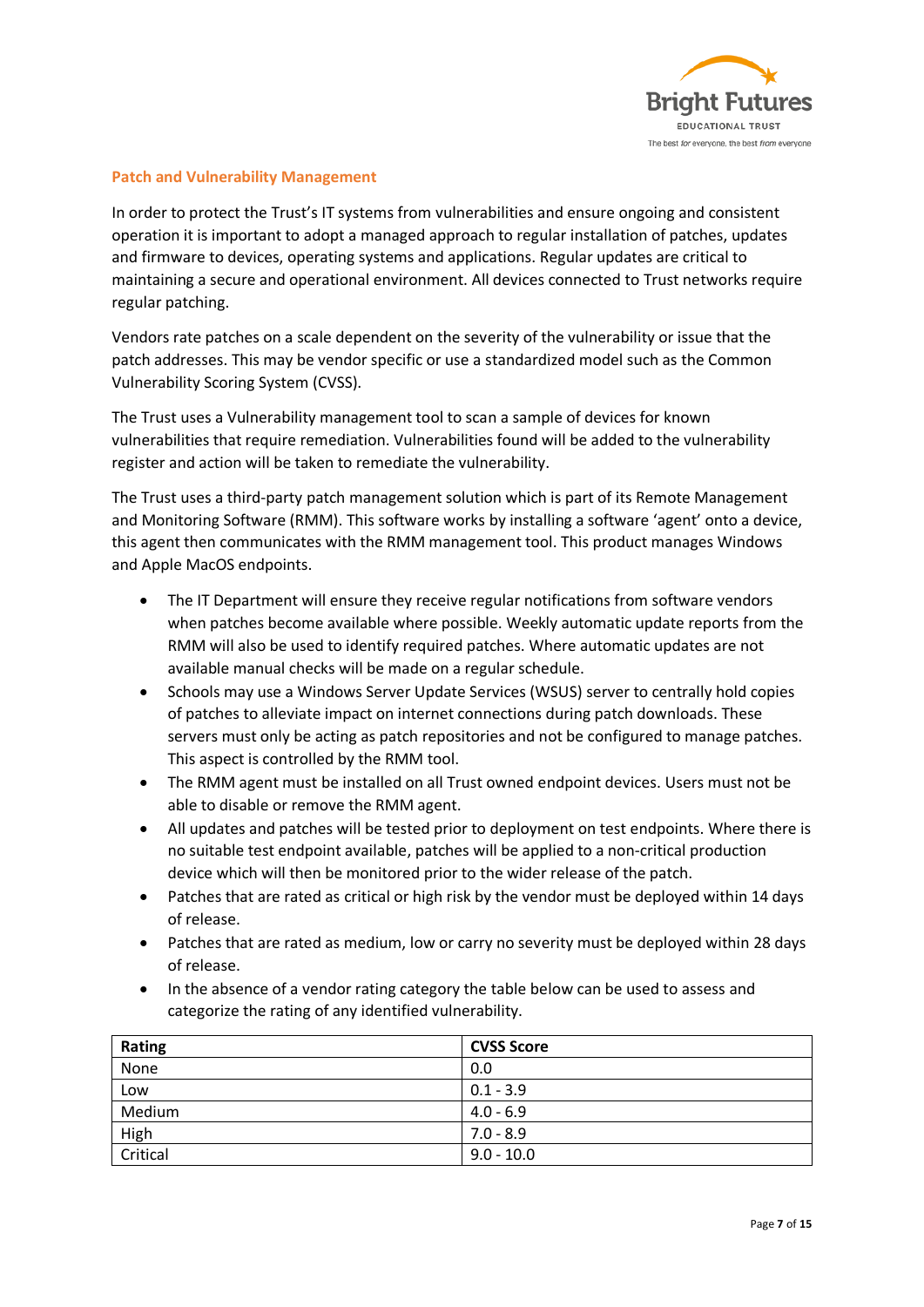

- Devices that are not compatible with the RMM agent for example Linux servers must be documented and checked on a weekly basis, with patches applied to the timescale above.
- All mobile endpoints such as iPads and Android tablets owned by the trust should be joined to a Mobile Device Management Platform (MDM) that has the capability to detect and deploy patches
- Patches may only be downloaded from the authorized vendor and not from third-party sources.
- Software that has fallen out of scope for vendor patches and is therefore no longer supported must be removed or updated to a version that is supported.
- Hardware that is only able to run unsupported operating systems and software must be removed from Trust systems and disposed or upgraded.

## **Remote Working**

Remote working is the process of accessing Trust IT systems via any network that is not owned and managed by the Trust. This may include working from home, visiting the offices of other schools or partner organisations and working from public networks such as conference centers, hotels or cafes

Remote working poses additional risks to cyber security. Accessing systems via untrusted networks means that users can be more vulnerable to cyber-attacks. Users must at all times, consider the additional risk

- When working remotely users' devices must be protected by a firewall. Devices supplied by the trust for remote working will be issued with a software firewall installed.
- Users accessing trust data via a personal device must ensure they supply their own firewall.
- Remote access to trust systems must only be carried out via a secure and encrypted connection. The IT Department will ensure that all public facing systems can only be accessed in this manner.
- All devices used for remote working either Trust owned, or personal devices must have antimalware software installed and adhere to the requirements of the Endpoint Security section of this policy.
- Users should be aware of their surroundings and protect yourself against "shoulder surfing" and take extra care when entering passwords or viewing sensitive documents. This is of particular importance when working in public areas.

Client VPN (Virtual Private Network) is the process of using, via software, a secure private connection to a remote system. A client VPN places the remote device as if it were part of the trusted network. This poses additional security issues.

- Remote access to internal systems must only be achieved through either a remote desktop solution in or a client VPN.
- Client VPN software must be kept up to date and have all its latest security patches installed.
- Access to systems via a client VPN is only available via Trust owned devices. Personally owned devices are not permitted to use client VPN.
- Only the IT Department may set up VPN access to internal systems.
- Only named individual users should be granted VPN access to trust systems. These users should be recorded centrally along with the system to which they have access.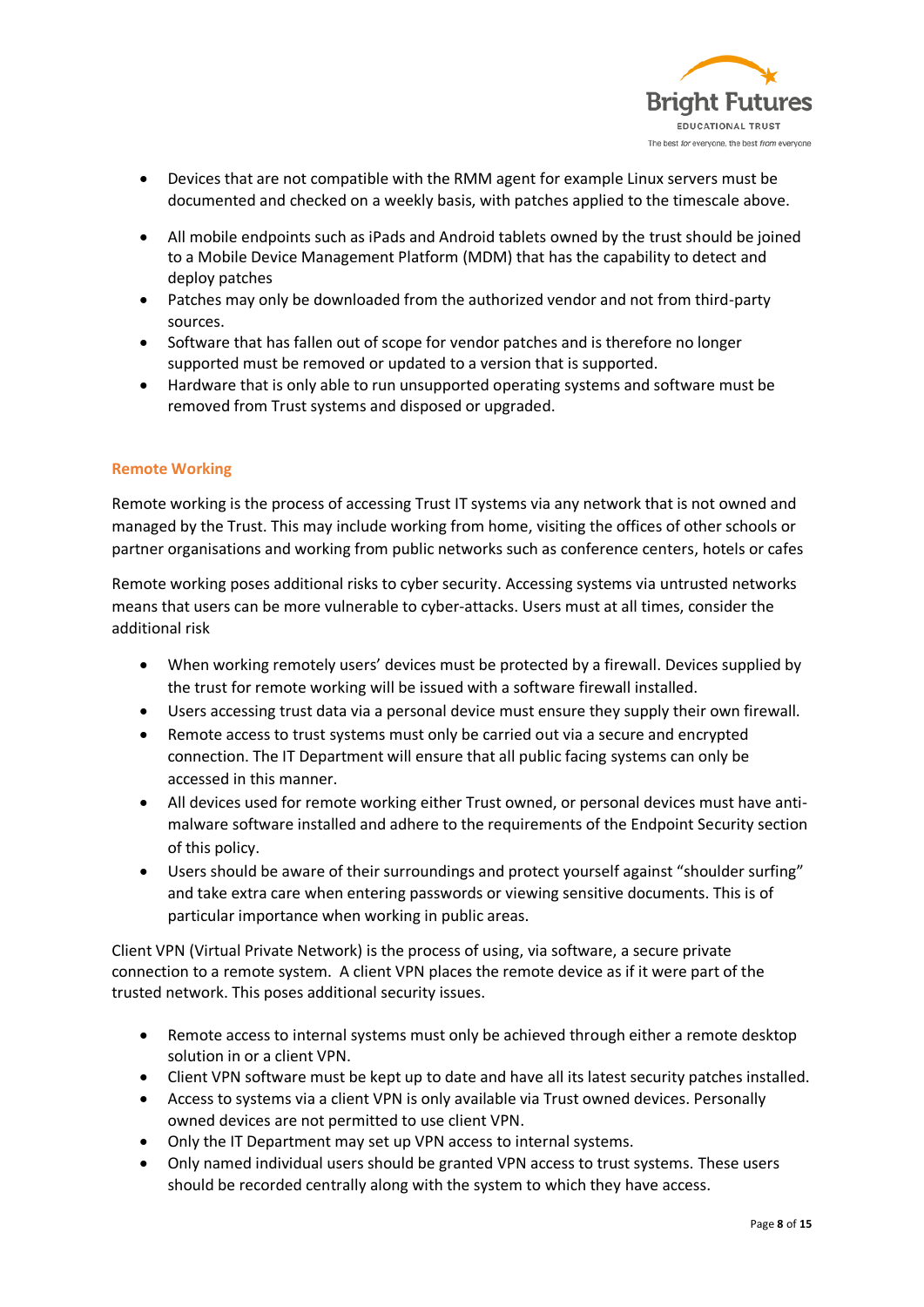

• VPN must be used in conjunction with network segmentation. VPN clients must be segmented from the rest of the network and only have access to the network segment where the services they require are located.

## **Bring Your Own Device (BYOD)**

Whilst the trust does not require staff or students to use their own personal devices for work purposes it is recognized that it is often convenient and such use is permitted subject to the following requirements and guidelines.

- BYOD devices must connect to systems via a dedicated network either via a wireless network specifically configured for BYOD devices or a dedicated ethernet socket.
- BYOD devices must egress onto a dedicated network segment and not become part of the trusted network.
- Users are not permitted to remove ethernet cables from Trust owned devices in order to gain access to the network.
- The IT Department must ensure that unused ethernet sockets are either unpatched or place the device in a quarantined network with no access to any services.
- Where schools wish to permit BYOD devices access to resources on the trusted network this must be requested via the Digital IT Manager and subjected to risk assessment and change management procedures. A secure solution must be adopted to protect elements of the trusted network from risks associated with BYOD devices.

Users must at all times give consideration to the risks of using personal devices to access Trust information, in particular information that is classified as sensitive or confidential.

- The device must run a current version of its operating system. A current version is defined to be one for which security updates continue to be produced and made available to the device.
- Users should work on data directly at the source, for example documents should be opened from and saved directly back to Office 365. Data should not be downloaded to the local disk of the device.
- Where downloading of data to a device is unavoidable, devices must be encrypted. (Some older devices are not capable of encryption, and these should be replaced at the earliest opportunity.) Data considered as personal should not be downloaded to personal devices.
- A passcode/password must be set for all accounts which give access to the device.
- Users working remotely to access Trust systems on a personal device must ensure they have a firewall in place. See the remote working section of this policy for further guidance
- Devices must have an anti-malware product installed that is up to date and continuously monitors for malware. See the Endpoint Protection section of this policy for further guidance.
- A password protected screen saver/screen lock must be configured.
- The device must be configured to "autolock" after a period of inactivity (no more than 15 minutes).
- Devices must remain up to date with security patches both for the device's operating system and its applications.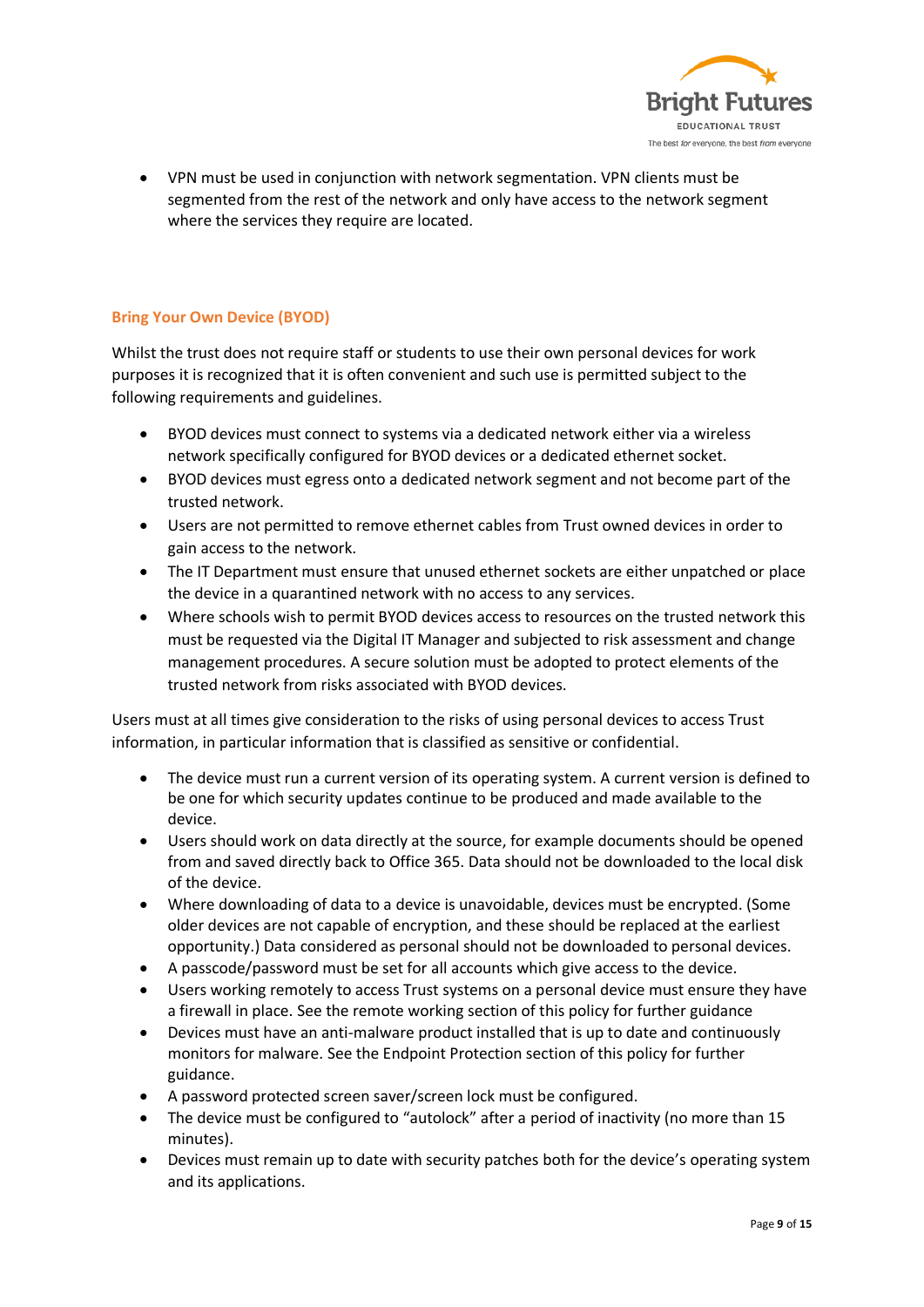

- The device security must not be compromised (e.g., by "jail breaking" or "rooting" a smartphone).
- All devices must be disposed of securely.
- Mobile devices must be enrolled in the Trust MDM to enable remote wipe of Trust data from the device.
- The loss or theft of a device containing Trust Data must be reported to the IT Department.
- Any use of personal devices by others (family or friends) must be controlled in such a way as to ensure that these others do not have access to Trust data.

In addition to the above requirements, the following recommendations will help further reduce risk:

- Consider configuring the device to "auto-wipe" to protect against brute force password attacks where this facility is available.
- Consider implementing remote lock/erase/locate features where these facilities are available.
- Do not leave mobile devices unattended where there is a significant risk of theft.
- Users should be aware of their surroundings and protect yourself against "shoulder surfing" and take extra care when entering passwords or viewing sensitive documents. This is of particular importance when working in public areas.
- Be mindful of the risks of using open (unsecured) wireless networks. Consider configuring your device not to connect automatically to unknown networks.
- If a personally owned device needs to be repaired, ensure that the company you use is subject to a contractual agreement which guarantees the secure handling of any data stored on the device.

#### **Passwords**

Passwords are an effective security countermeasure if they are strong and kept confidential. Passwords are a means of validating a user's identity to access a computer resource, to ensure the security of that resource and to maintain the confidentiality of information held on that resource.

For full guidance on passwords see the Bright Futures Educational Trust Password Policy

## **Cyber Security Incident Management**

#### **Definition of a Cyber Security Incident**

A cyber–Security Incident is a breach of a system's security in order to affect its integrity or availability, the unauthorised access to or attempted use of a system; or a breach of Trust IT Policies or procedures.

Examples include, but are not limited to:

- Loss of data or a device where such data is stored for example a laptop.
- Theft of a Trust owned device or personal device used to access Trust data.
- Unauthorized access to data.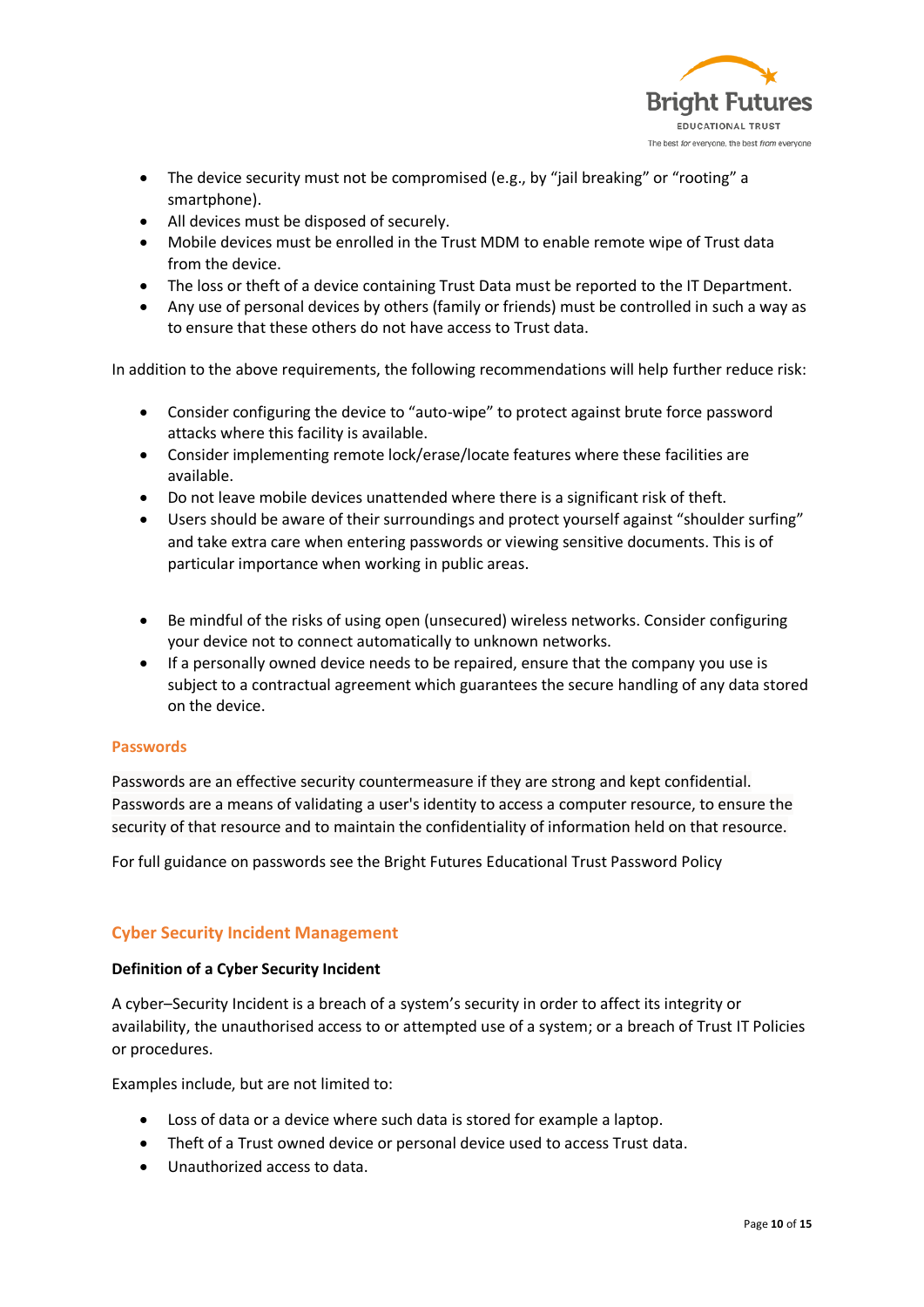

- Breach of account credentials such as in a phishing attack.
- Unauthorised disclosure of information, such as email sent to an incorrect recipient.
- Malware infection.
- Disruption to systems caused by a cyber-attack such as a Denial of Service.

## **Responsibilities**

It is the responsibility of all users of Trust IT systems to report any potential Cyber Security Incident.

## **Reporting and Analysing an Incident**

All reports of a potential Cyber Security Incident should be made to the Digital IT Manager at the earliest opportunity by telephone or email. Users should include as much detail as possible, including:

- Date, time and location of the incident.
- Which systems and data are affected?
- What has happened?
- How was the incident discovered?
- What containment or recovery has already taken place?

The incident will be logged in the Cyber Security Incident Log and a lead investigator will be appointed.

The lead investigator along with the IT Department will analyse the incident, categorise it and assign it a severity using the matrixes in this policy.

The lead investigator will determine the extent of the incident. Where necessary the lead investigator will escalate the incident for appropriate oversight from senior management as well as liaising with other key stakeholders such as finance, HR or safeguarding where required.

In the event an incident requires reporting to a third party for example if a data breach is reportable under GDPR this will be done at this stage in line with any relevant Trust polices such as the Combined Data Privacy Policy.

#### **Containment and Mitigation**

The lead investigator along with relevant team members will determine the appropriate course of action required to limit the impact of the incident. This may involve action such as isolating specific networks or shutting down critical equipment.

Non-technical steps may need to be taken at this stage such as liaising with parents, partner organisations or the media.

Care must be taken at this stage of the incident to consider the impact of any actions. This is particularly relevant in live targeted attack scenarios where the responses of the attacker to any reactions from the Trust may escalate the incident.

#### **Remediate and Eradicate**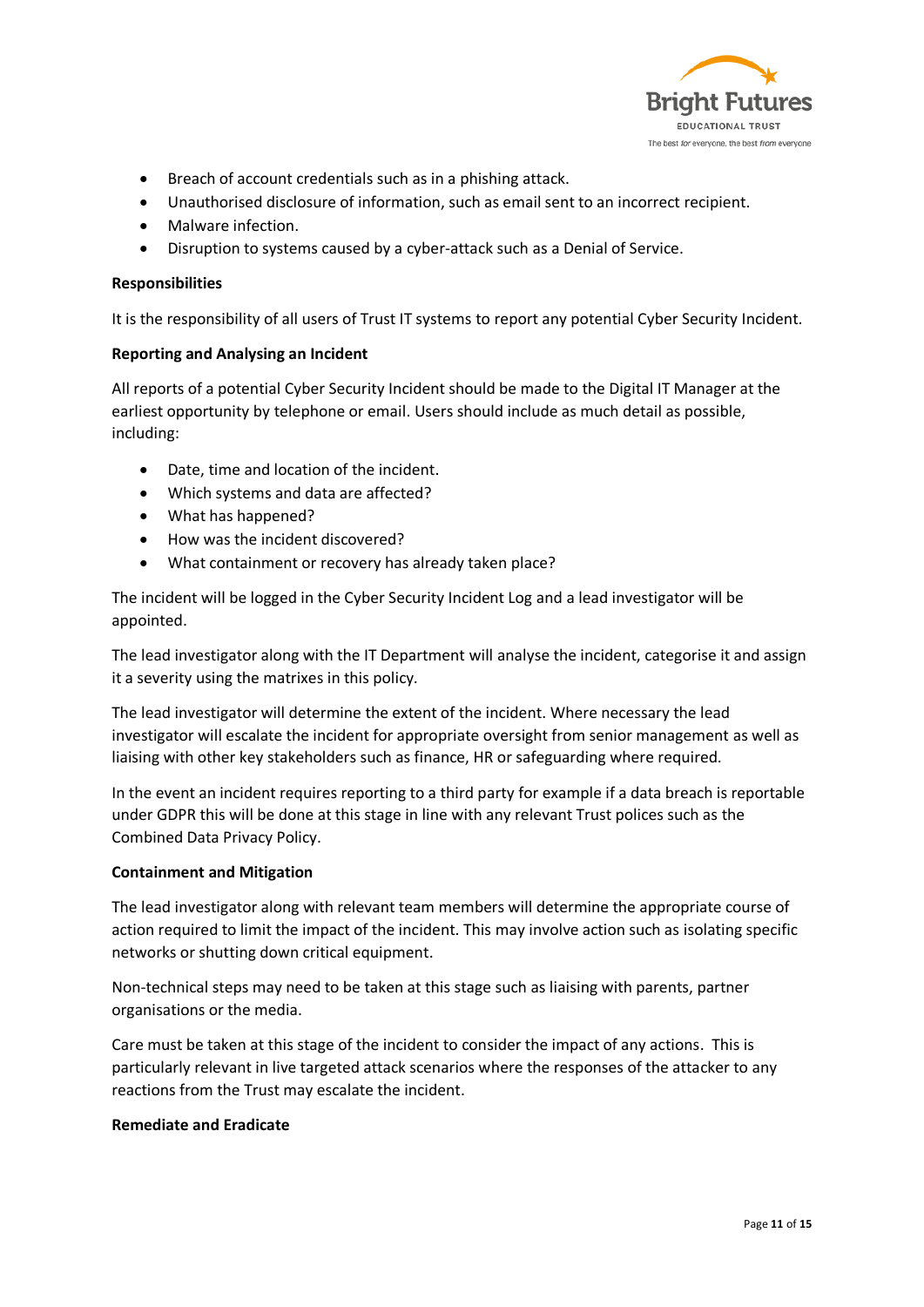

Steps at this stage of the response may be similar to those in the Containment and Mitigation phase. Action will be taken at this point to completely remove the cause of the incident and confirm that this has been successful.

#### **Recovery**

Systems will be returned to their normal state, any lost or damaged data will be restored from backups.

## **Post Incident Review**

Once the incident has been fully recovered it will be reviewed. The purpose of this review is to establish what lessons may be learned from the incident and what improvements can be made. The review should consider:

- Was the incident response effective and successful?
- Were there elements that could have been handled more effectively?
- What information was not available in the response that would have been useful?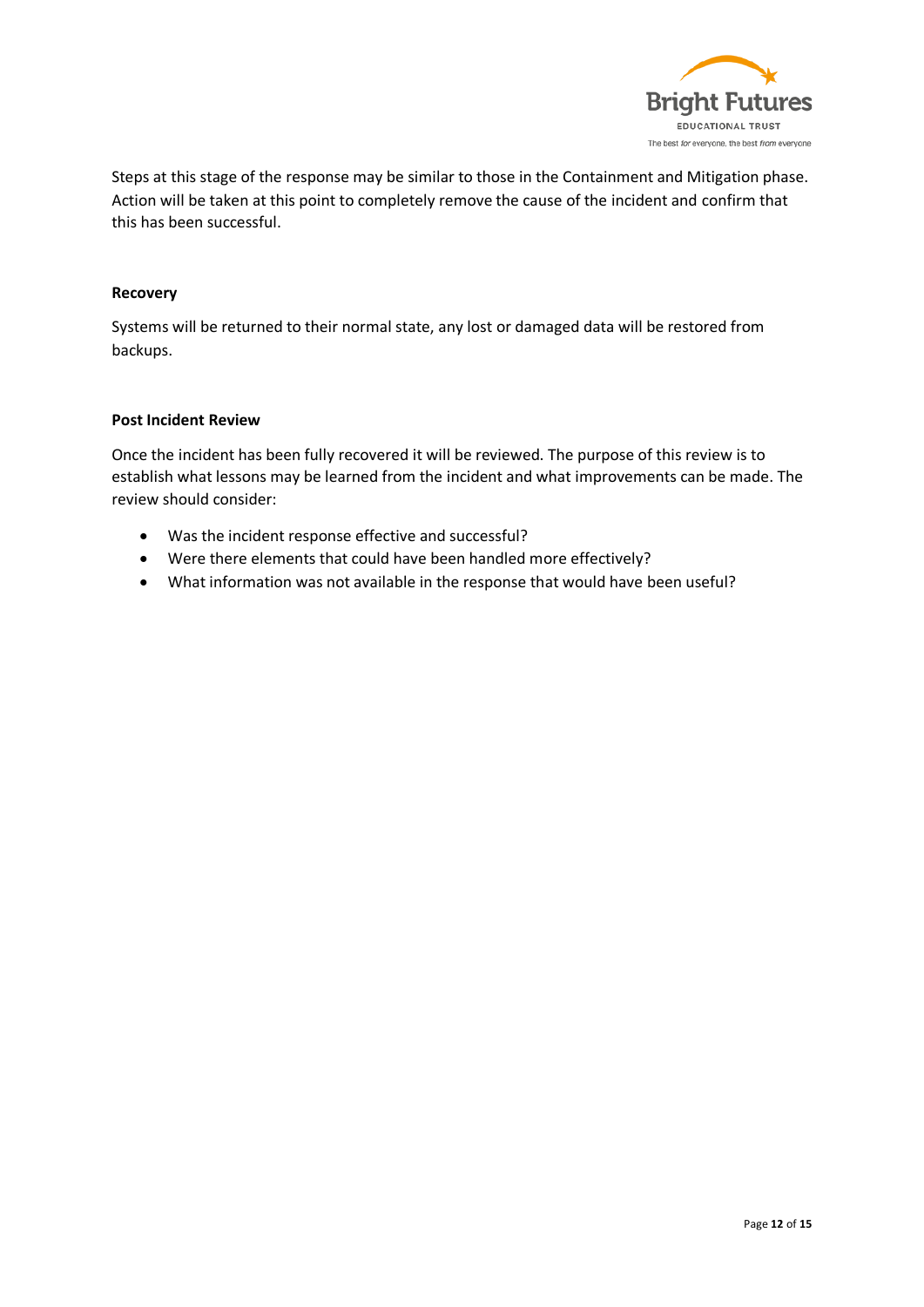**Incident Response Process Diagram**



## **Post Incident Review**

- Review the incident and response
- Action any lessons learned

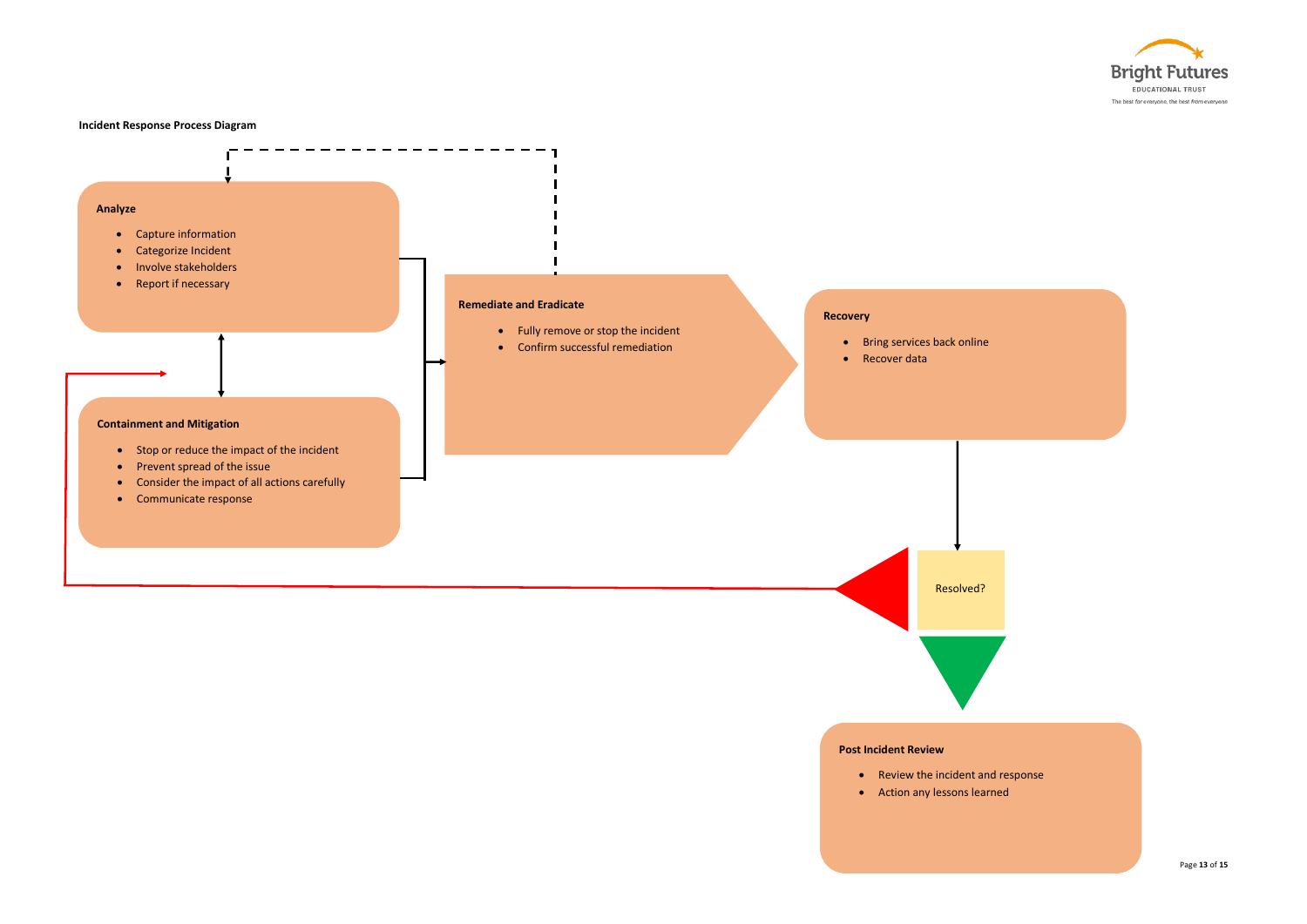

# **Cyber Security Incident Severity Matrix**

| <b>Severity</b> | <b>Criteria</b> |                                                                                              |
|-----------------|-----------------|----------------------------------------------------------------------------------------------|
|                 |                 | Over 80% of staff and students (or several critical staff/teams) unable<br>to work           |
|                 |                 | Critical systems offline with no known resolution                                            |
|                 | $\bullet$       | High risk to / definite breach of sensitive client or personal data                          |
| Critical        |                 | Severe reputational damage - likely to impact business long term                             |
|                 |                 | 50% of staff and students unable to work                                                     |
|                 |                 | Risk of breach of personal or sensitive data                                                 |
|                 | $\bullet$       | Non critical systems affected, or critical systems affected with known<br>(quick) resolution |
| High            |                 | Potential serious reputational damage                                                        |
|                 |                 | 20% of staff and students unable to work                                                     |
|                 |                 | Possible breach of small amounts of non-sensitive data                                       |
|                 | ٠               | Low risk to reputation                                                                       |
| Medium          |                 | Small number of non-critical systems affected with known resolutions                         |
|                 | $\bullet$       | Minimal, if any, impact                                                                      |
|                 | $\bullet$       | One or two non-sensitive / non-critical devices affected                                     |
| Low             |                 | <10% of non-critical users affected temporarily (short term)                                 |